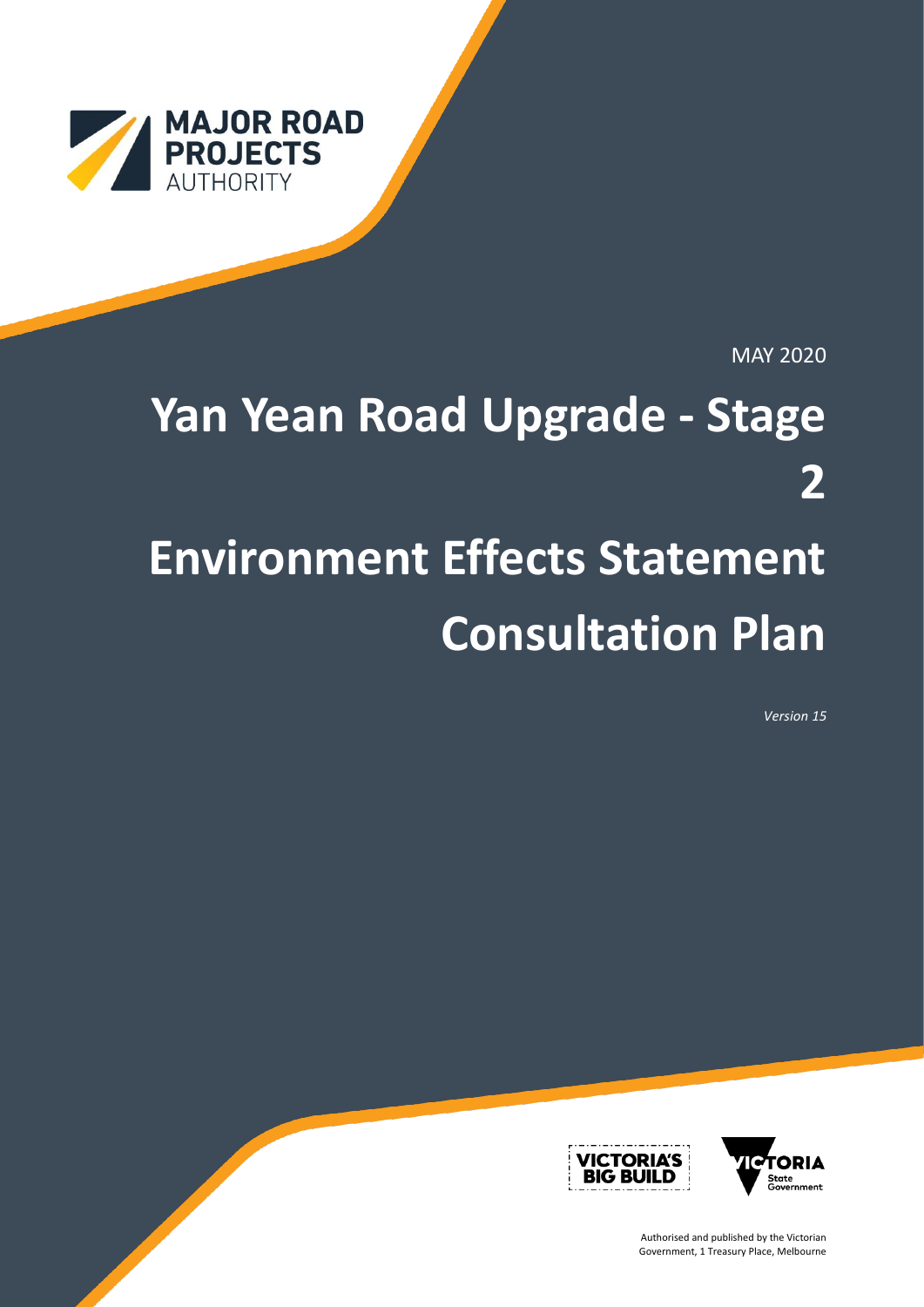# **Table of Contents**

| 1.                                   |                                                      |  |
|--------------------------------------|------------------------------------------------------|--|
| 1.1.<br>1.2.                         |                                                      |  |
| 2.                                   |                                                      |  |
| 2.1.<br>2.2.<br>2.3.<br>2.4.<br>2.5. |                                                      |  |
| 3.                                   |                                                      |  |
| 4.                                   |                                                      |  |
| 4.1.<br>4.2.<br>4.3.<br>4.4.<br>4.5. |                                                      |  |
| 5.                                   |                                                      |  |
| 5.1.<br>5.2.<br>5.3.                 |                                                      |  |
| 6.                                   | REPORTING, EVALUATION AND CONTINUOUS IMPROVEMENT  19 |  |
|                                      |                                                      |  |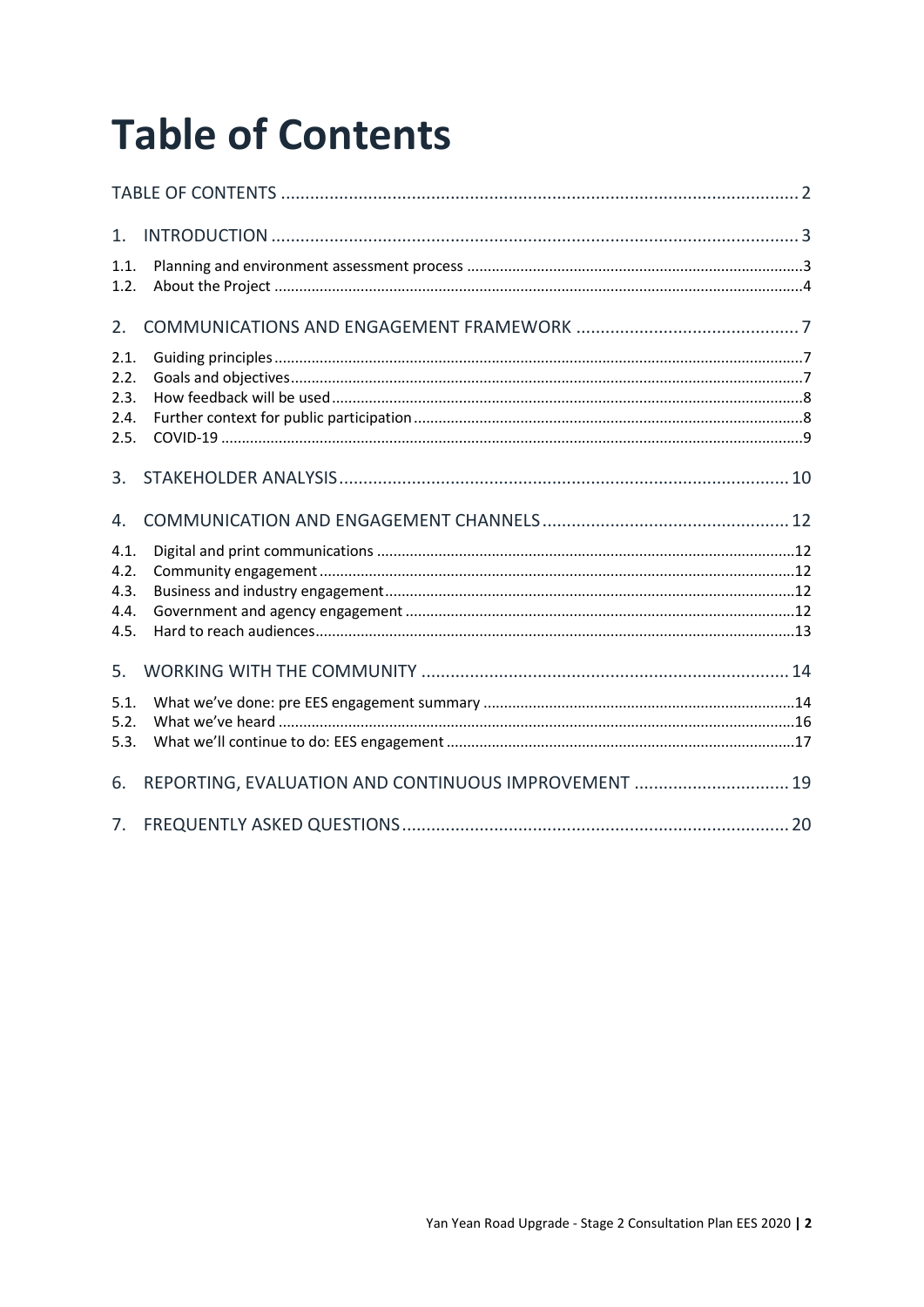# **1. Introduction**

Public participation is an important part of the Environment Effects Statement (EES) process that is being carried out for Yan Yean Road Upgrade - Stage 2 Project (the Project).

This document highlights our commitment to working with the community and key stakeholders during the preparation and public exhibition of the EES. This document may be updated as the Project develops in collaboration with the Technical Reference Group (TRG) members.

Our engagement process aims to achieve meaningful participation on key issues and solutions. Importantly, feedback from impacted communities and stakeholders will be used to help inform the final project design.

## **1.1. Planning and environment assessment process**

An Environment Effects Statement (EES) is a transparent and rigorous process that looks at the potential environmental, social, cultural and economic impacts of a project. This process ensures that these potential impacts are considered and managed appropriately.

In October 2018, the Victorian Minister for Planning announced an EES would be required for the Project under the *Environment Effects Act 1978 (Vic)* due to the potential significant effects the Project, and other projects in the area may have on the environment. A copy of the Minister's decision is available on the [Department of Environment,](https://www.planning.vic.gov.au/environment-assessment/browse-projects/projects/yan-yean-road-upgrade-stage-2)  [Land, Water and Planning website.](https://www.planning.vic.gov.au/environment-assessment/browse-projects/projects/yan-yean-road-upgrade-stage-2)

These potential significant effects include:

- clearance of vegetation on the critically endangered Swift Parrot (*Lathamus discolour*)
- clearance of high retention trees of ecological, social and cultural value

The Minister for Planning released the draft Scoping Requirements for public comment between April and May 2019. The EES Scoping Requirements were finalised in June 2019 and outline the assessment requirements of general and specific environmental effects for the Project, including:

- **Transport efficiency, capacity and safety:** provide an effective corridor through the northern outer suburbs of Melbourne, improving road safety, capacity and travel times.
- **Biodiversity:** minimise and where possible, avoid impacts to the habitat of the Swift Parrot, the Matted Flax-lily (*Dianella amoena*) and removal of trees.
- **Social and cultural values:** minimise changes in landscape and Aboriginal, historic or cultural values, including impacts to large, old trees.

We will also undertake a variety of other studies to ensure we investigate a broad range of environmental matters that may be impacted as part of the Project.

The EES will be prepared by the Major Road Projects Victoria (MRPV) in close consultation with:

- the Victorian Department of Environment, Land, Water and Planning (DELWP),
- and the TRG consisting of:
	- o Parks Victoria
		- o City of Whittlesea
		- o Nillumbik Shire Council
		- o Melbourne Water
		- o Aboriginal Victoria
		- o Wurundjeri Woi Wurrung Cultural Heritage Aboriginal Corporation

MRPV will continue engaging with the public and stakeholders to provide opportunities for input and feedback during the following phases. Note that we will also find other opportunities to engage with the community on aspects of the design where possible.

- draft scoping requirements (complete)
- public exhibition of the EES
- panel hearing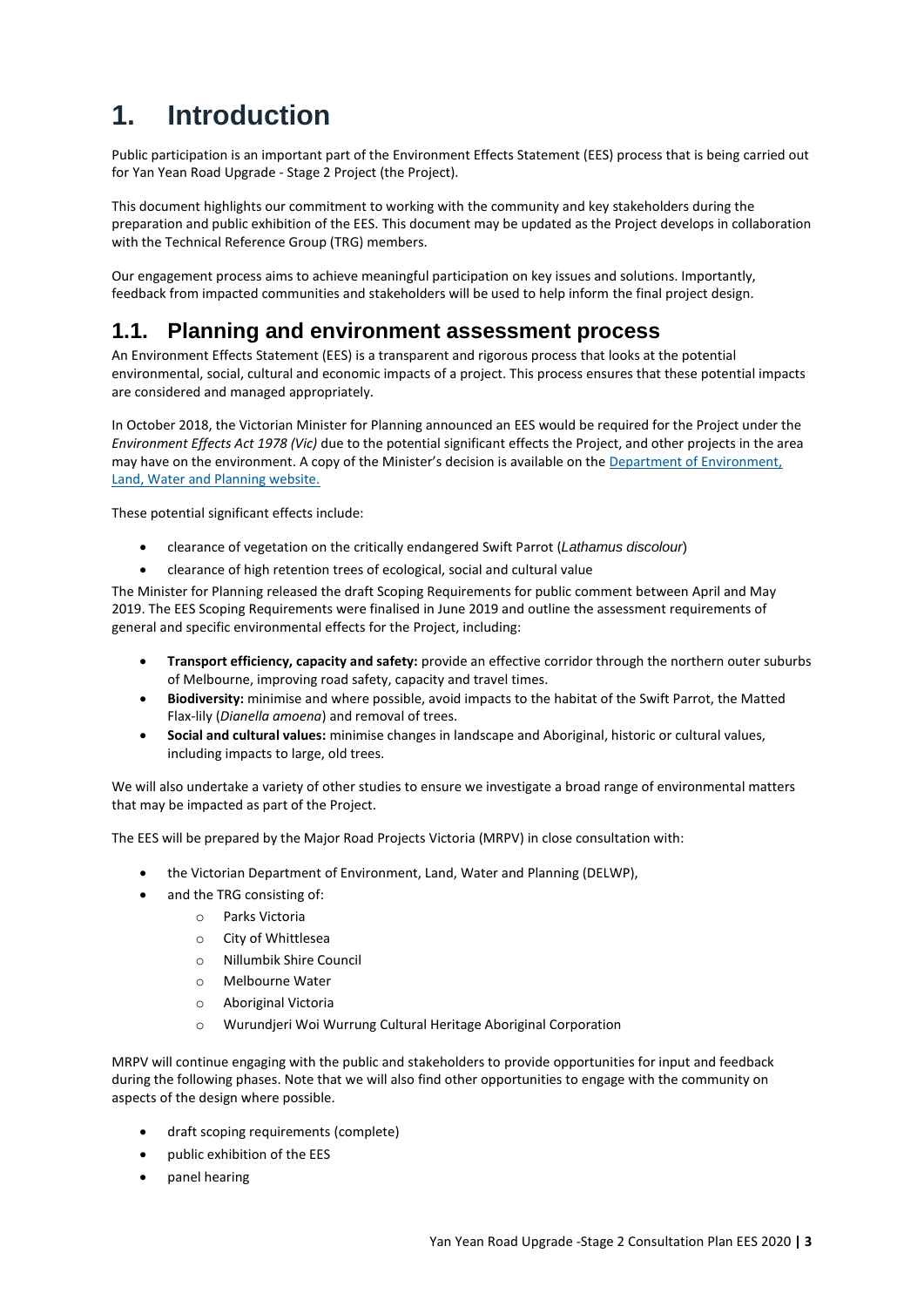The communication and engagement activities outlined in this plan are designed to enhance public participation and understanding of the EES process.

MRPV also referred the Project to the Commonwealth Minister for the Environment, to assess the Project impacts under the *Environment Protection and Biodiversity Conservation Act 1999 (EPBC Act)*. In April 2019, the delegate for the Commonwealth Minister determined that the Project is a "controlled action" requiring assessment under the *EPBC Act* and will be assessed through a bilateral agreement.

A joint inquiry and advisory committee will be appointed by the Minister for Planning to independently assess the EES investigations and draft planning scheme amendment documentation once the EES has been exhibited.

The Victorian government will then prepare the assessment report, refer to the Commonwealth government and a decision will be made by both governments.

# **1.2. About the Project**

### **1.2.1. Project description**

Melbourne's outer suburbs are some of the fastest growing in Australia, making up around 60 per cent of the country's growth in the past decade. Increased growth in the north is putting more pressure on the road network. The higher traffic volumes can lead to increased travel times for residents and road users in Plenty, Yarrambat and Doreen. The Project aims to improve traffic flow, safety and access to employment, education and social centres for the people of the City of Whittlesea and Nillumbik Shire Council.

### **The Project scope:**

- widen the road from one to two lanes in each direction between Kurrak Road and Bridge Inn Road
- install traffic lights to replace the roundabouts at Orchard Road and Bridge Inn Road
- install new traffic lights at North Oatlands Road and Bannons Lane
- install new roundabouts at Youngs Road and Heard Avenue
- upgrade the intersection at Ironbark Road and Jorgensen Avenue
- build new walking and cycling paths along the full length of the road
- add a centre and kerb side safety barriers along the road

### **Proposed construction activities:**

- Detailed investigations and baseline monitoring, remediation of contaminated land, removal of hazardous material, implementation of mandatory Cultural Heritage Management Plan (CHMP) measures, service relocations and environmental studies
- Vegetation lopping and removal
- Clearing and grubbing, temporary sediment and erosion control works
- Widening of existing rock cuttings (approximately 750m of existing cut along the Project is being widened by approximately 20m)
- New cuttings (approximately 1300m of new rock cut will be required to a width of approximately 5m along the Project
- Bulk earthworks and haulage
- Drainage works along the length of the Project
- Pavement works
- Walking and cycling path and footpath construction and connections
- Traffic management systems and landscaping.

New drainage and utility service upgrades and relocations will occur along the length of the Project. Relocation of services, where required, will occur adjacent to the road pavement and where service protection is not sufficient. It is anticipated that the area within the Project footprint is sufficient for all service relocations (if required).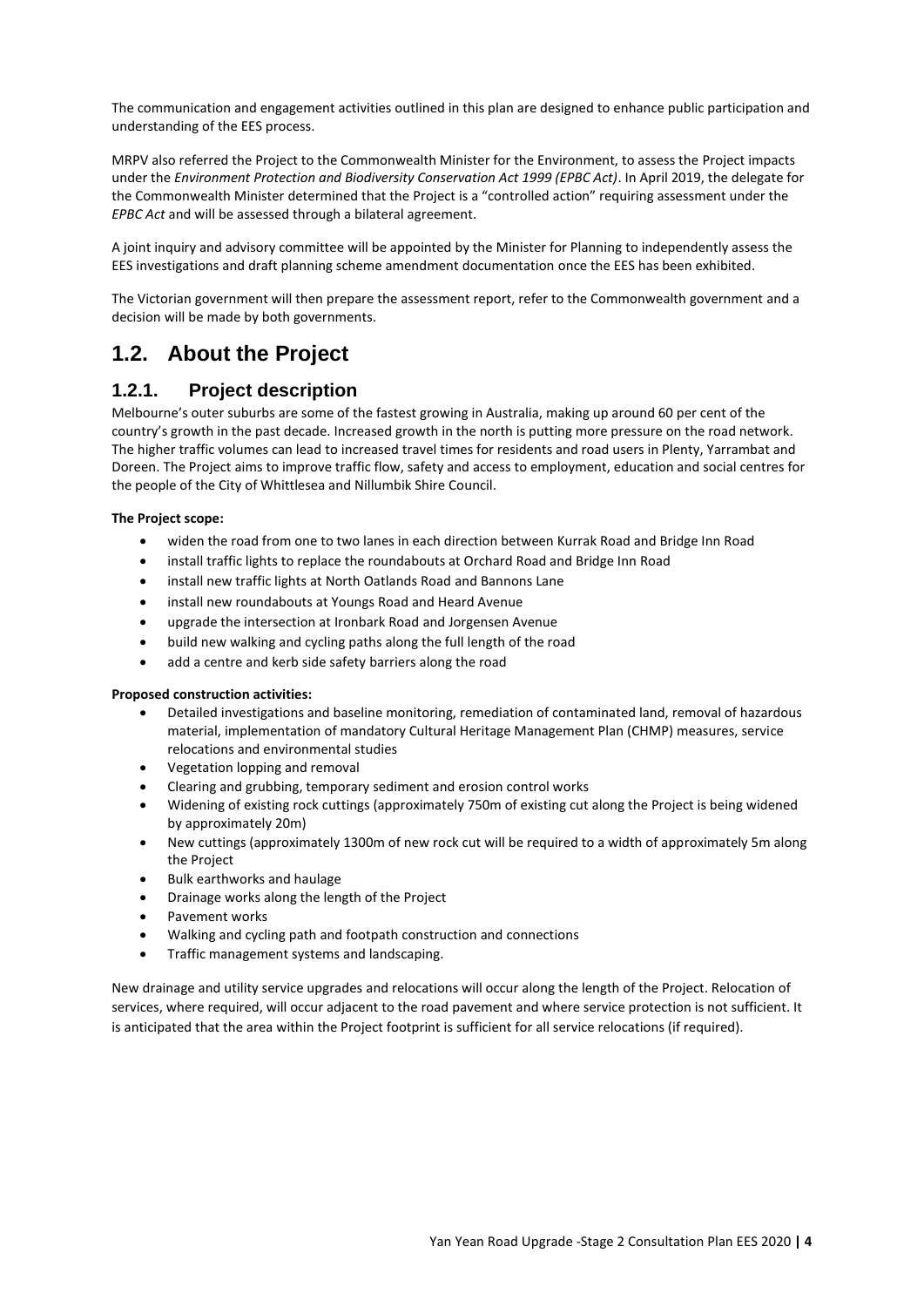### **1.2.2. Proposed design**



### **1.2.3. Benefits**

The Project will:

- improve traffic flow and travel times
- improve access to local and growing residential and recreational centres in the north
- make it easier and safer for you to walk or cycle around your local area
- provide two lanes in each direction between Plenty and Doreen
- lower the risk and severity of crashes with safety barriers in the middle and on either side of the road.

### **1.2.4. Project timeline**

The Project timeline is presented below.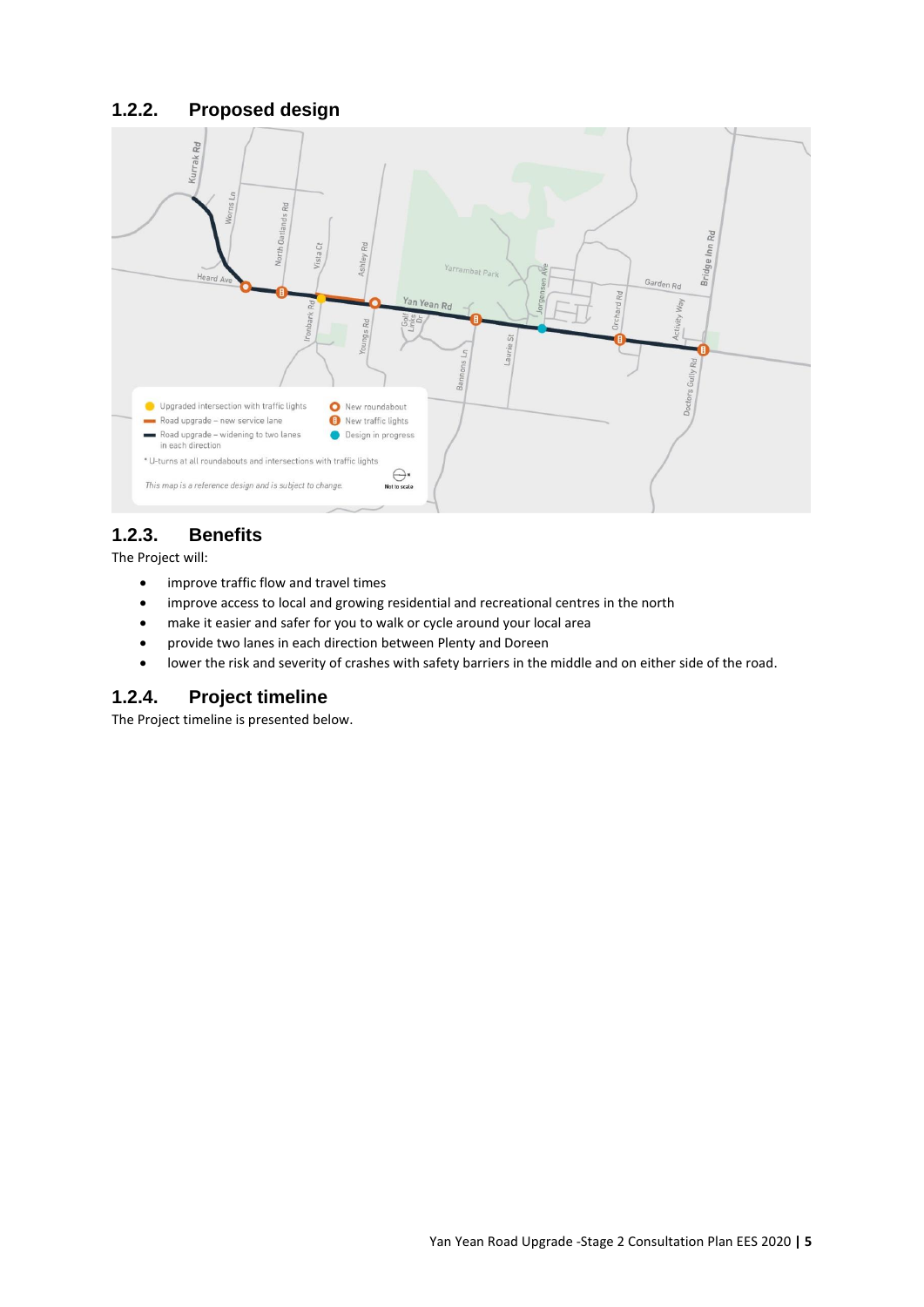### **June 2018**

Victorian Government announce \$2.2 billion Suburban Roads Upgrade, including Yan Yean Road Upgrade - Stage 2



\*Note that the physical distancing restrictions in place due to COVID-19 have limited and may continue to limit the ability to undertake traditional face-to-face consultation during periods of 2020.

### **June 2019**

EES final Scoping Requirements issued by Minister for Planning

### **August 2020**

EES public exhibition: community invited to submit comments on EES and draft Planning Scheme Amendment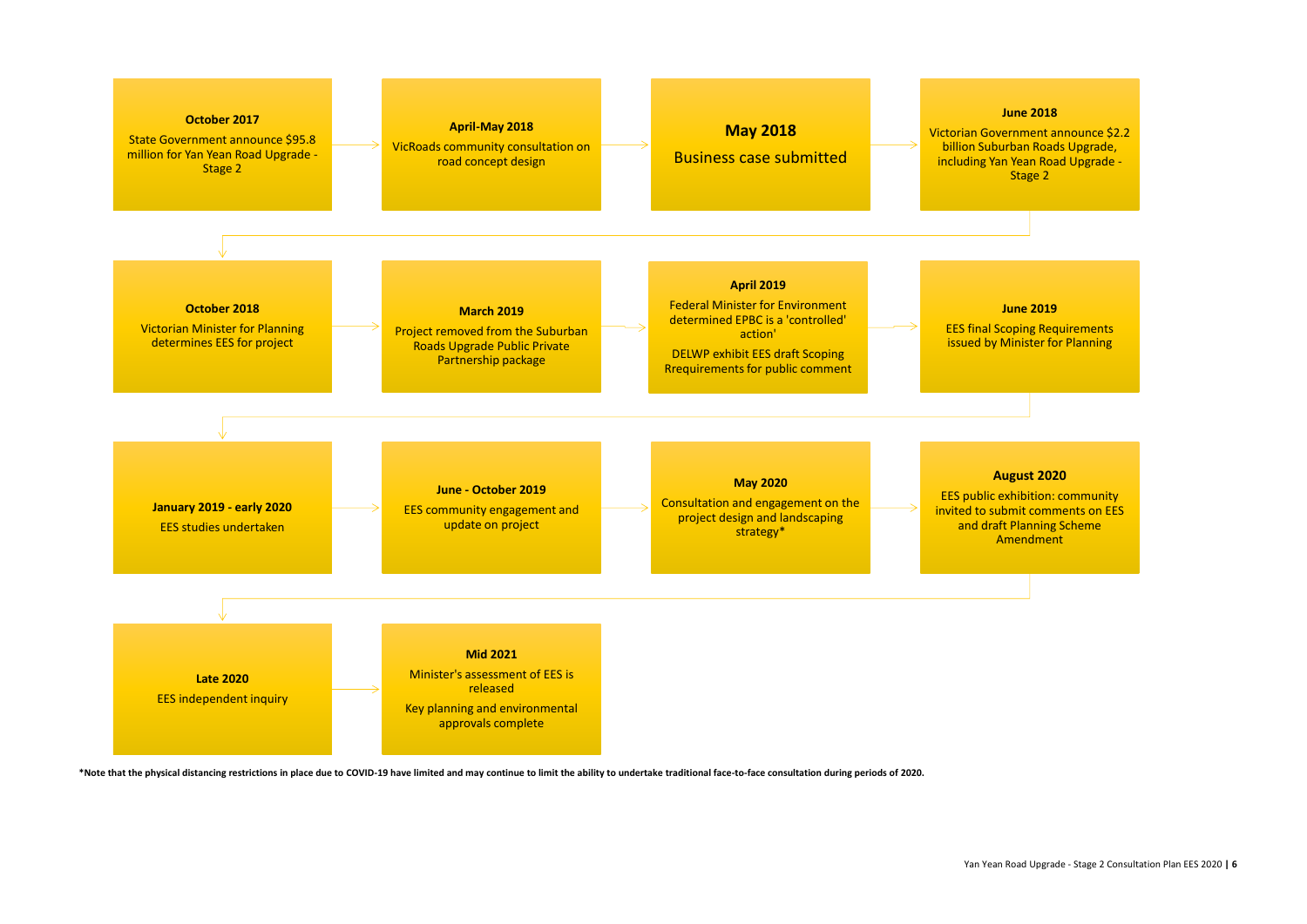# **2. Communications and engagement framework**

The EES process provides a comprehensive and transparent analysis of potential environmental impacts associated with the Project and how they will be addressed. This process is an opportunity for public participation and facilitates consideration of the views of the community, local councils, businesses and industry in planning decisions.

# **2.1. Guiding principles**

MRPV will carry out communications and engagement activities in accordance with the Victorian Auditor-General's Office *Public Participation in Government Decision-making* – *Better Practice Guide 2015*<sup>1</sup> .

| <b>Principle</b>                     | <b>MRPV</b> approach                                                                                                                                                                                                                                                                                                                                       |
|--------------------------------------|------------------------------------------------------------------------------------------------------------------------------------------------------------------------------------------------------------------------------------------------------------------------------------------------------------------------------------------------------------|
| <b>Responsiveness</b>                | acknowledge queries and/or concerns in a prompt manner<br>$\bullet$<br>respond to all issues raised, no matter how big or small.<br>$\bullet$                                                                                                                                                                                                              |
| <b>Openness</b>                      | be open and honest in all interactions with the public<br>٠<br>continue to meet with residents and stakeholders as requested<br>$\bullet$<br>request community input on design options where possible.<br>٠                                                                                                                                                |
| <b>Inclusiveness</b>                 | set up a Community Reference Group (CRG) during the formal planning phase to<br>$\bullet$<br>communicate project information and capture community and stakeholder views<br>ensure materials and documents provided are in accessible formats, so that the<br>$\bullet$<br>widest range of community members can access information and participate.       |
| <b>Transparency and</b><br>integrity | provide timely updates on project progress through various communication<br>$\bullet$<br>channels<br>request community input on design options where possible to encourage feedback<br>$\bullet$<br>on the design<br>provide information with enough time for people to understand and ask informed<br>$\bullet$<br>questions, before requesting feedback. |
| <b>Accountability</b>                | take ownership of issues that arise and can impact residents or stakeholders<br>$\bullet$<br>provide key points for contacting MRPV about any community queries.<br>$\bullet$                                                                                                                                                                              |
| <b>Awareness</b>                     | target neighbouring suburbs when implementing broad EES communications and<br>٠<br>opportunities for involvement<br>use a range of communication channels to tap into different audiences (such as<br>٠<br>online, letterbox drops, face-to-face, newspapers).                                                                                             |

# **2.2. Goals and objectives**

### **2.2.1. Goals**

The Project provides major benefits for the northern suburbs of Melbourne, but it also involves some complex decisions. The engagement goals during the EES are to:

- build trust, so stakeholders and the community can be confident they are receiving accurate and timely information
- gather feedback from stakeholders and the local community to inform the Project design and development
- encourage public participation in the Project.

This will help achieve the best possible outcomes for the local and broader Victorian community.

<sup>1</sup> https://www.audit.vic.gov.au/sites/default/files/20150130-Public-Participation-BPG.pdf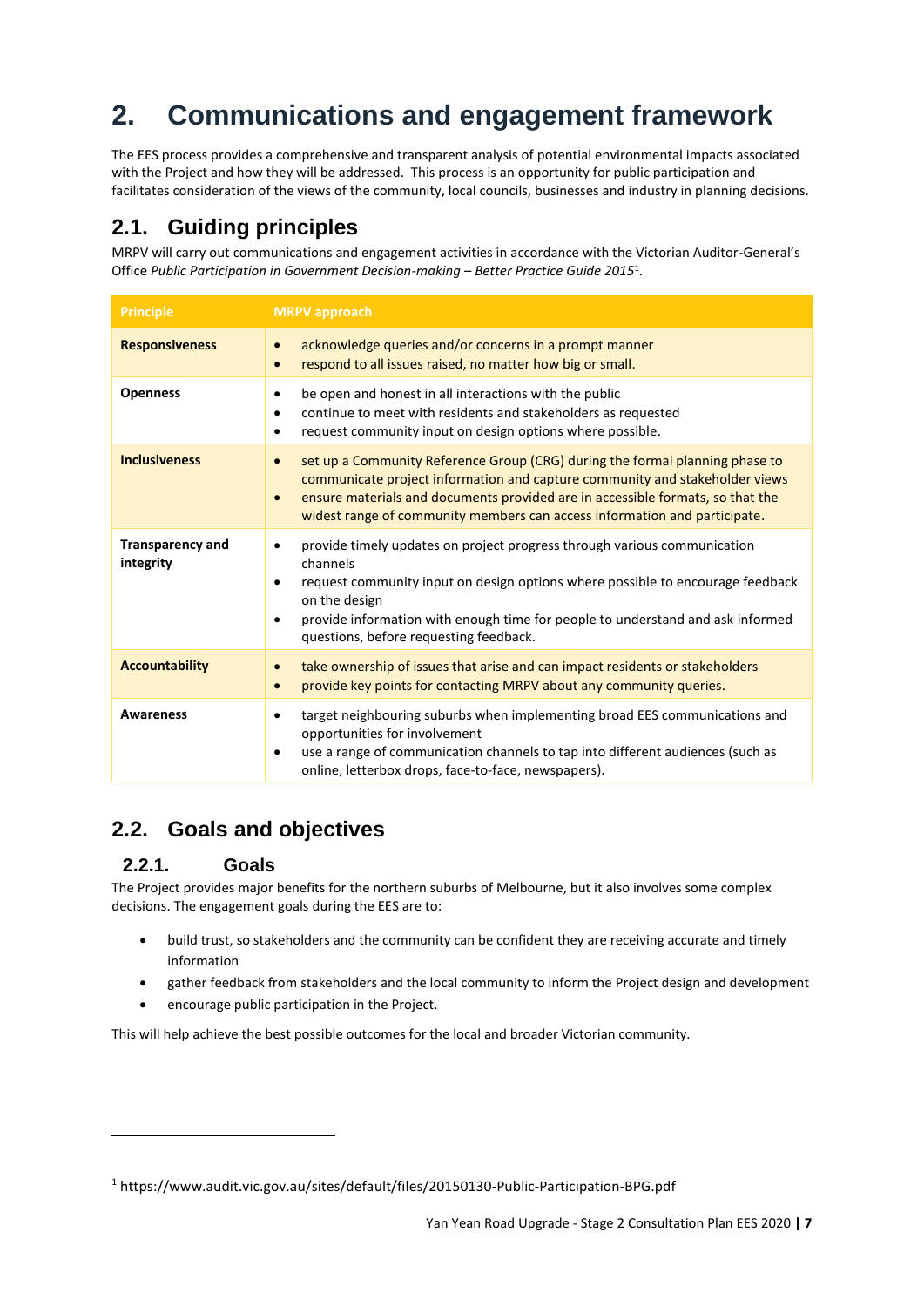### **2.2.2. Objectives**

Our goals will be supported by measurable objectives to enhance public participation. We will:

- inform stakeholders and the impacted community of the EES process
- raise awareness of opportunities to formally participate in the EES process
- build awareness about the Project's purpose, scope and timelines amongst key stakeholders
	- investigate stakeholder and landowner needs, ideas and any issues to inform delivery and refinement of:
		- o project design
		- o potential environmental and social impacts
		- o contractor performance standards
- engage with residents and businesses at a local level about the Project, seeking local knowledge, experience and feedback on the proposed project design.

## **2.3. How feedback will be used**

Community and stakeholder feedback will be collected, recorded and considered as part of the Project at various stages.

| <b>Project stage</b>    | How feedback is informing the Project                                                                                                                                                                                                                                                                                                                                                                                 |
|-------------------------|-----------------------------------------------------------------------------------------------------------------------------------------------------------------------------------------------------------------------------------------------------------------------------------------------------------------------------------------------------------------------------------------------------------------------|
| <b>Design</b>           | community and stakeholder feedback indicates that congestion is increasing and<br>$\bullet$<br>that the upgrade will enhance safety and reduce travel times<br>the environment and amenity of the area is important to the community<br>$\bullet$<br>supporting the design options assessment at Bridge Inn Road<br>$\bullet$<br>desire to provide input into the urban design and landscaping strategy.<br>$\bullet$ |
| <b>Project Planning</b> | be considered in preparing the EES, including impact assessments.<br>٠<br>help inform measures to avoid, mitigate and manage impacts and environmental<br>٠<br>performance requirements.                                                                                                                                                                                                                              |
| <b>Construction</b>     | ongoing communication regarding project design, construction and expected<br>impacts.<br>opportunities to inform construction methods and ways to reduce impacts.<br>$\bullet$<br>dedicated communications and stakeholder relations team to handle issues or<br>$\bullet$<br>concerns during construction.                                                                                                           |

# **2.4. Further context for public participation**

Government legislation and policies provide guidance around the need for community engagement. They are:

- the *Transport Integration Act 2010,* which includes the principles of stakeholder engagement and community participation in decision-making
- guidelines under the *Environment Effects Act 1978,* which provides formal opportunities for public engagement
- *Victorian Government Accessible Communications Guidelines 2014* which ensures:
	- o communication materials are presented in a way that allows access to information by all Victorians
	- o communication and engagement activities by Victorian Government bodies are effective, wellmanaged and respond to the Victorian community's diverse needs
- the Victorian Auditor-General Office's *Public Participation in Government Decision-Making Guide 2015* that provides a high-level framework for the public sector to use when deciding how best to involve the public in government decision-making and implementation.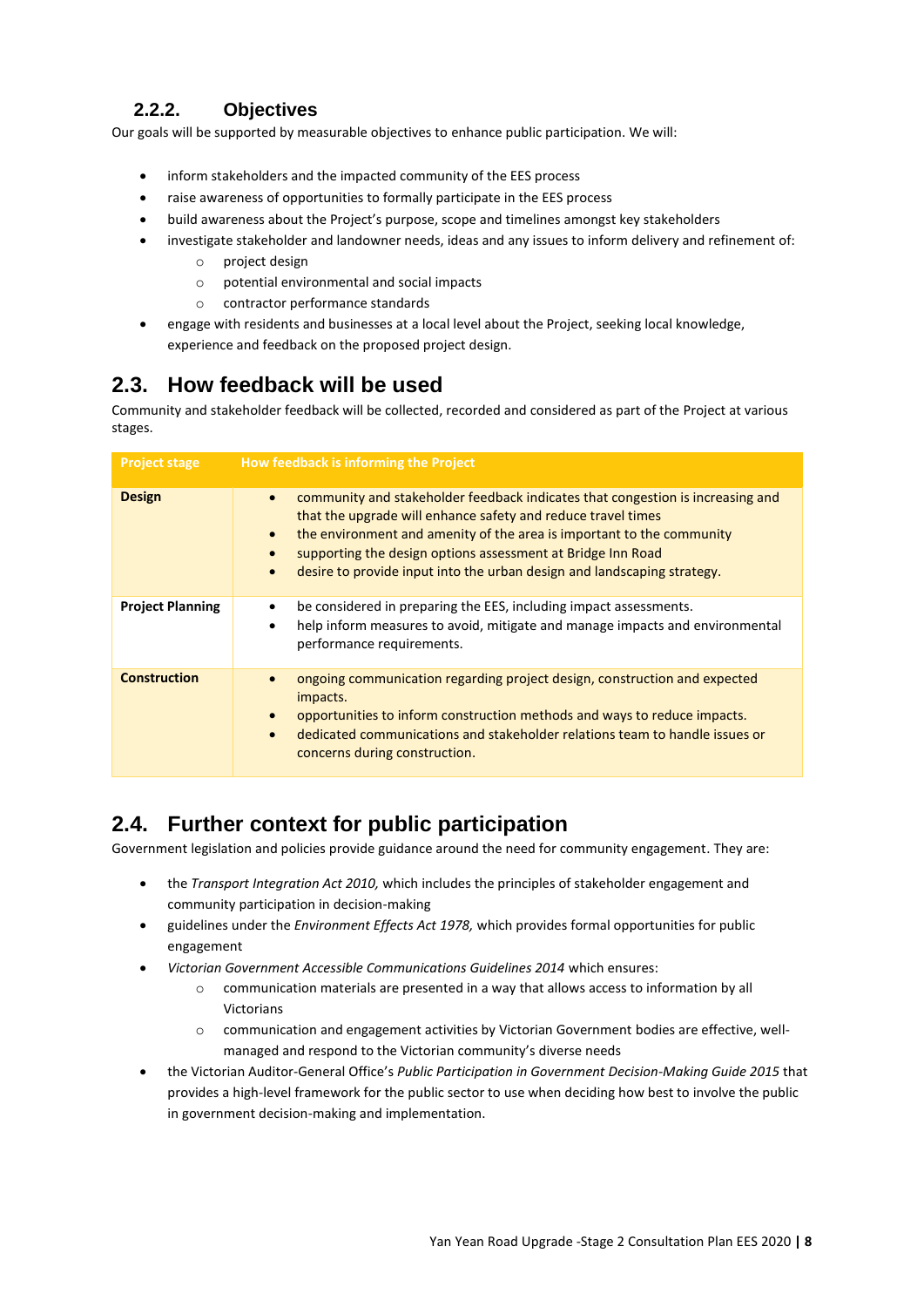# **2.5. COVID-19**

During the development of the EES for the Project, the Australian Government (based on advice from the Chief Health Officer) developed physical distancing restrictions in an attempt to manage the spread of COVID-19. Due to this, public gatherings were restricted and therefore some consultation milestones did not allow for face-to-face engagement.

MRPV is committed to consulting with the community as part of the development of this Project and therefore consultation undertaken from March 2020 onwards when restrictions were effective has shifted to being conducted primarily online to comply with the State of Emergency requirements. We recognise that parts of the community may not have online access, so some traditional forms of communication have been maintained, including hardcopy communications e.g. letter box drops and hard copy feedback forms.

In the circumstance that physical distancing restrictions are eased, our consultation approach will change to allow for some face-to-face meetings and other physical communication opportunities in compliance with the State Government advice at the time.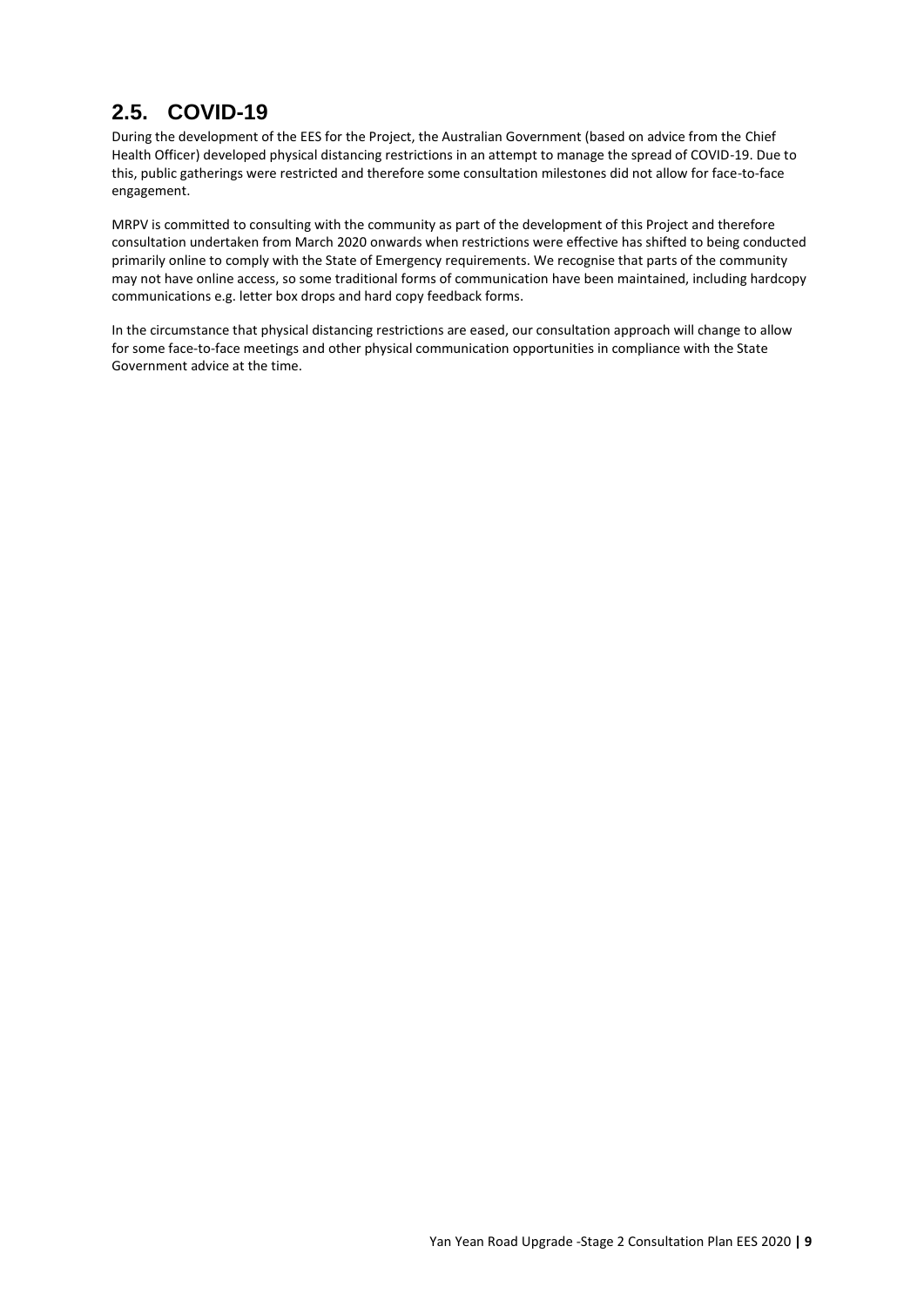# **3. Stakeholder Analysis**

The Project impacts a range of stakeholders including people and interest groups who live, work and travel near the project area, as well as local, State and Commonwealth governments.

An overview of the Project's stakeholders and their interest is indicated below. This overview has been used in previous community engagement activities for this project (*see section 5 Working with the Community*).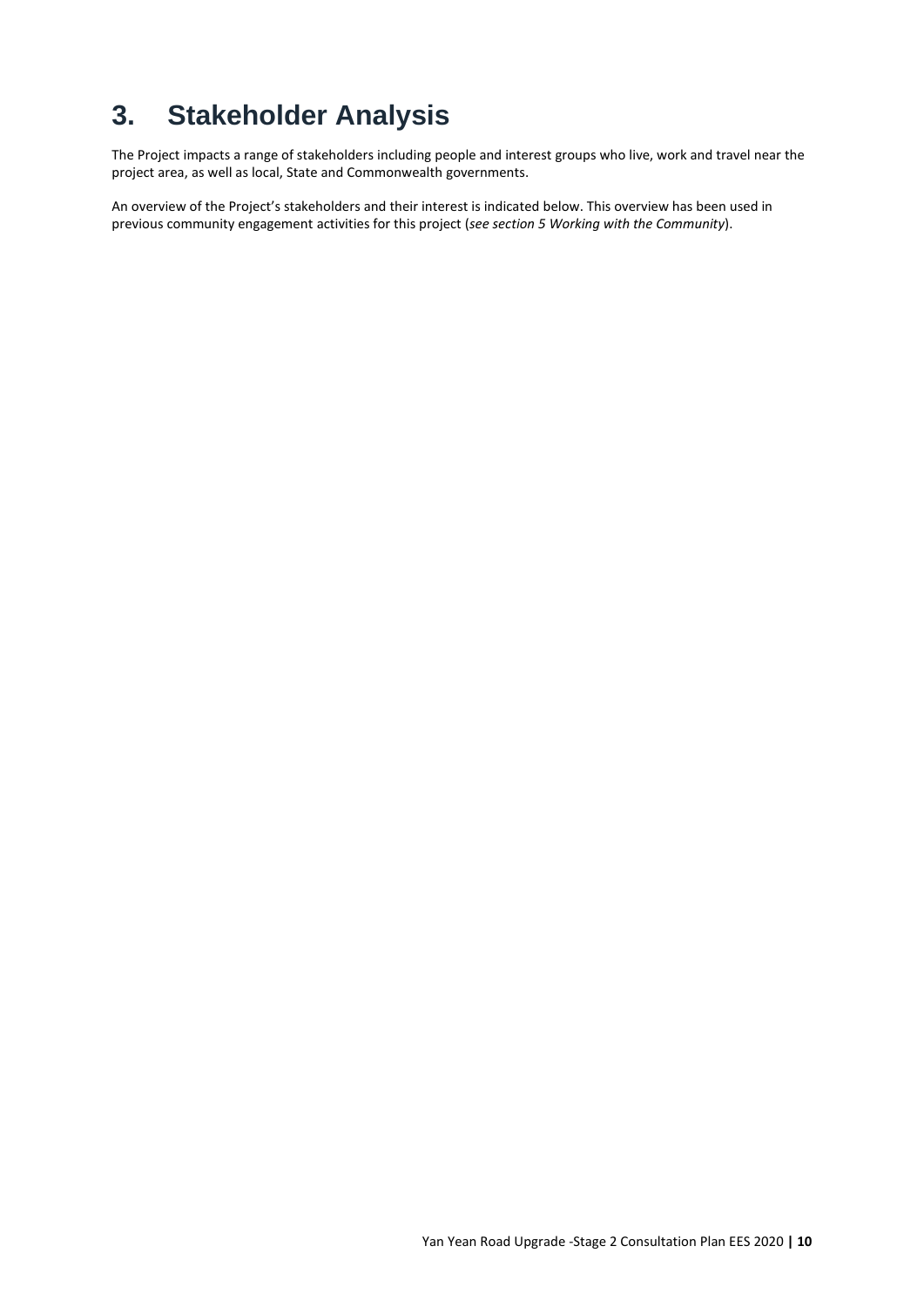# **Victorian Government**

- Premier and MPs
- Relevant departments /
- agencies • Infrastructure Victoria
- **Interest**
- •*community benefits and value* •*creating jobs* •*road network operation* •*approvals* •*impacts and benefits.*

# **Federal Government**

- PM and MPs
- Relevant departments
- Infrastructure Australia
- **Interest**
- •*approvals*
- •*impacts and benefits*
- •*environment* •*traffic and freight operation.*

# **Local Government**

- City of Whittlesea
- Nillumbik Shire Council
- **Interest**
- •*local impacts and beneifts* •*traffic and transport* •*council assets operation* •*approvals* •*design.*

# **Business & Industry**

- Peak bodies
- Industry groups
- Freight operators

### • **Interest**

•*safety* •*jobs* •*productivity* •*access.*

# **Community**

- Residents
- Businesses
- Local services and facilities
- Schools

### • **Interest**

- •*amenity*
- •*environment*
- •*wellbeing*
- •*traffic / access*
- •*safety* •*local benefits and impacts*
- •*construction impacts.*

# **Interest groups**

- Friends of groups
- Environmental
- groups • Community action
- groups
- Cycling
- Public transport

• **Interest**

- •*environment*
- •*wellbeing* •*amenity*
- •*local benefits and impacts*
- •*active transport* •*safety*
- •*access.*

# **Media**

• Local • State • Social • Radio

• Television

- **Interest**
- •*process* •*impacts* •*community involvment* •*economic evaluation.*

# **Transport Users**

- Commuters
- Local

### • **Interest**

- •*congestion*
- •*safety*
- •*access*
- •*connections*
- •*construction impacts*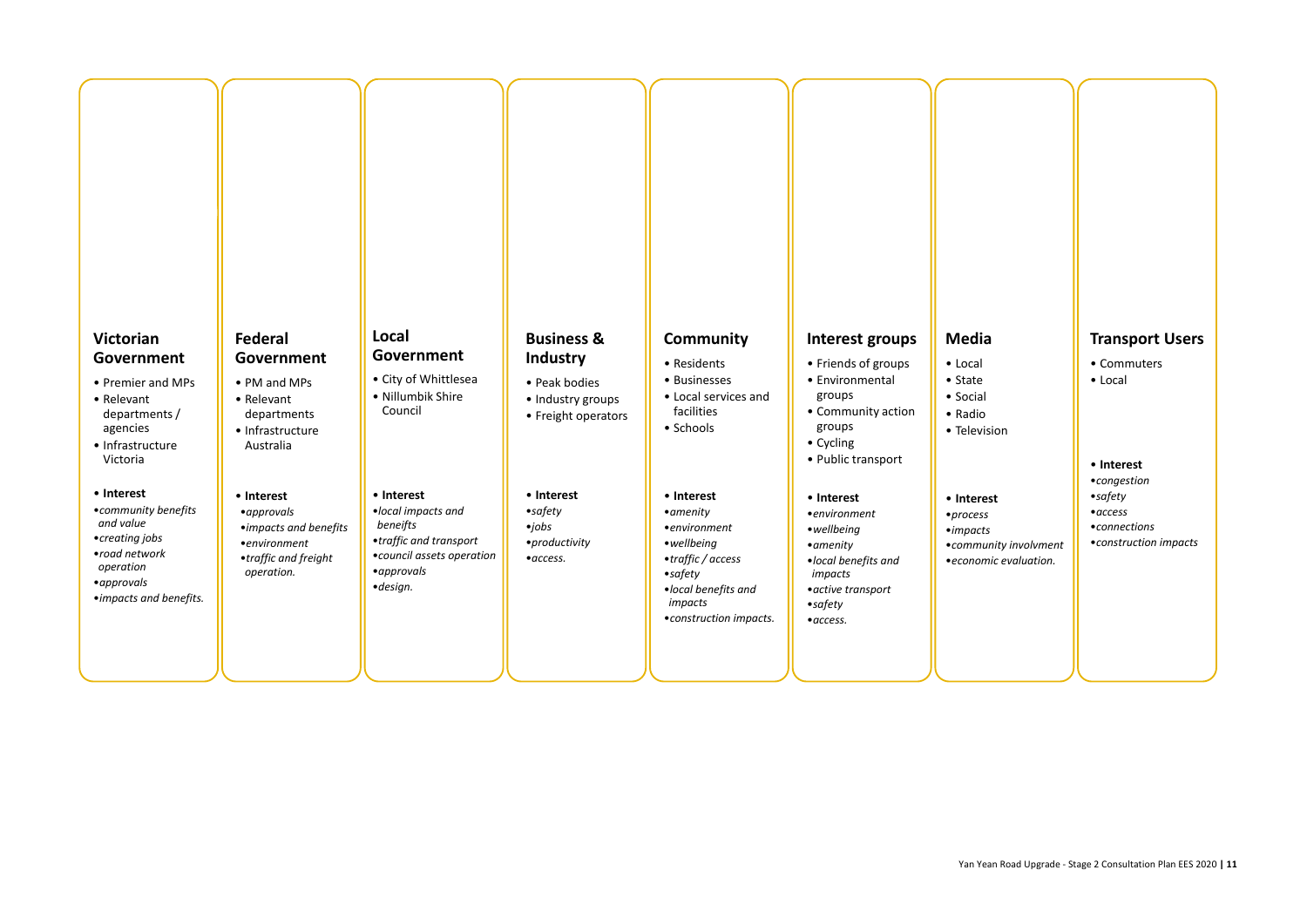# **4. Communication and engagement channels**

The following sections indicate the range of communication and engagement activities that will be used to keep people informed of the EES process and to provide opportunities to participate.

# **4.1. Digital and print communications**

| <b>Engagement Channel</b>            | <b>Tool</b>                                                                                                                                                                                                                                                                       |
|--------------------------------------|-----------------------------------------------------------------------------------------------------------------------------------------------------------------------------------------------------------------------------------------------------------------------------------|
| Interactive: web and<br>social media | interactive engagement (with the use of engage.vic.gov.au/yyr) including;<br>$\bullet$<br>surveys<br>$\circ$<br>webinars<br>$\Omega$<br>interactive maps<br>$\circ$<br>videos<br>$\circ$<br>Q&A's<br>$\Omega$<br>Facebook, Twitter<br>$\bullet$<br>project web page.<br>$\bullet$ |
| Print and online<br>material         | FAQs<br>٠<br>fact sheets and brochures<br>$\bullet$<br>letters / postcards distributed to homes and businesses in the area<br>subscriber email newsletters<br>maps and visual aids<br>٠<br>reports.                                                                               |
| Media                                | advertising and releases<br>$\bullet$<br>editorial contributions<br>interviews and responses.<br>$\bullet$                                                                                                                                                                        |

# **4.2. Community engagement**

- online engagement via the Engage Vic website (including webinars)
- community information sessions and presentations
- stakeholder briefings
- pop-up information stands at local community events/shopping centres
- email and phone
- letter / postcard for surrounding residents and businesses
- face to face /online meetings with impacted landowners and key stakeholders.

## **4.3. Business and industry engagement**

- face to face /online meetings with impacted business landowners
- presentations and workshops with special interest groups.

## **4.4. Government and agency engagement**

- briefings
- presentations
- workshops.

Government departments and agencies, local government, statutory authorities and Wurundjeri Woi Wurrung Cultural Heritage Aboriginal Corporation are represented on the **Technical Reference Group (TRG)**. The TRG is run by DELWP to provide expert advice throughout the preparation of the EES.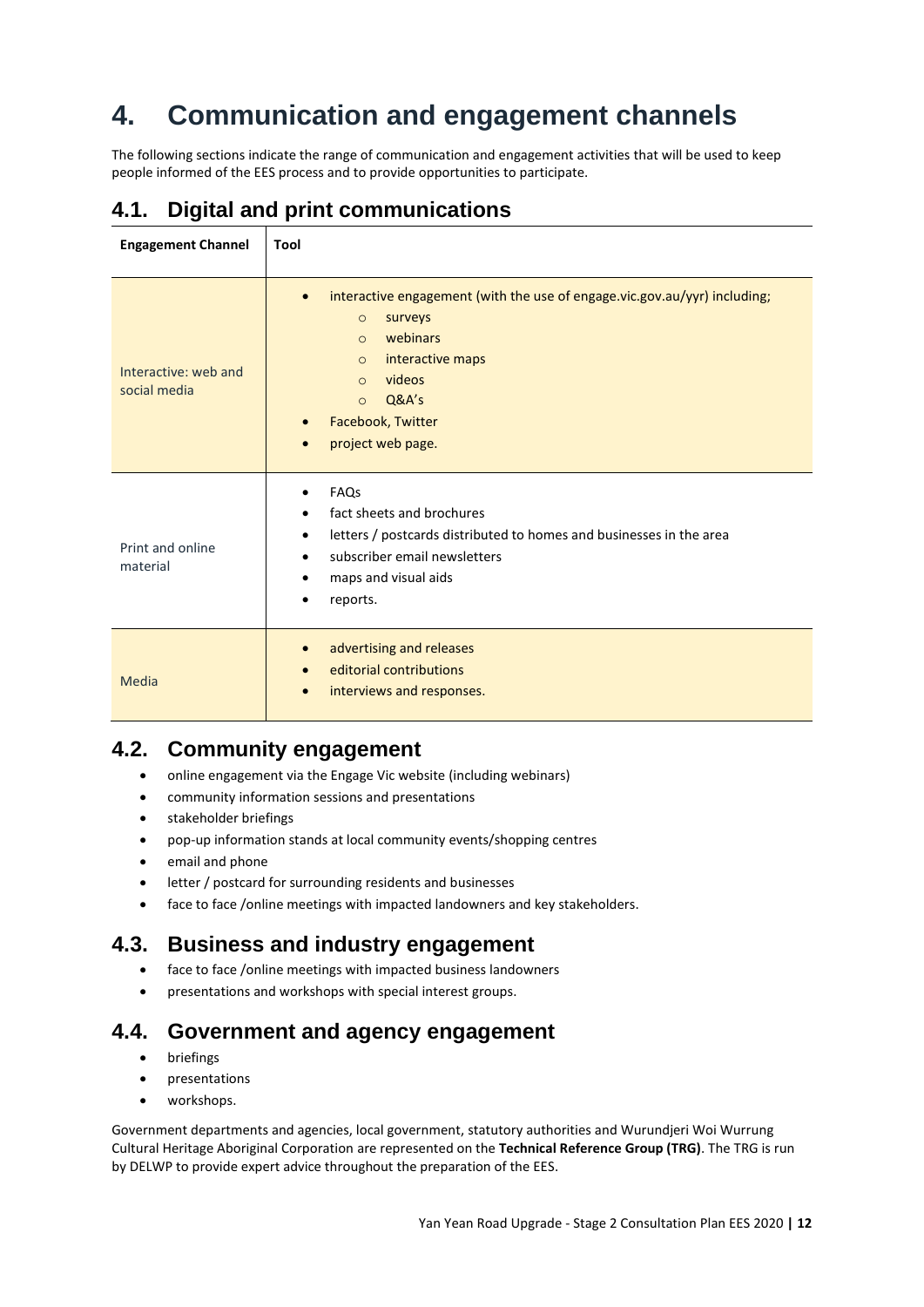# **4.5. Hard to reach audiences**

- consultation with community group leaders to identify vulnerable and hard to reach communities and to provide culturally sensitive ways to approach and involve different communities
- information for Culturally and Linguistically Diverse (CALD) communities
- translations of printed materials as required
- use of a language line for interpreters
- collaboration with local government to use their networks.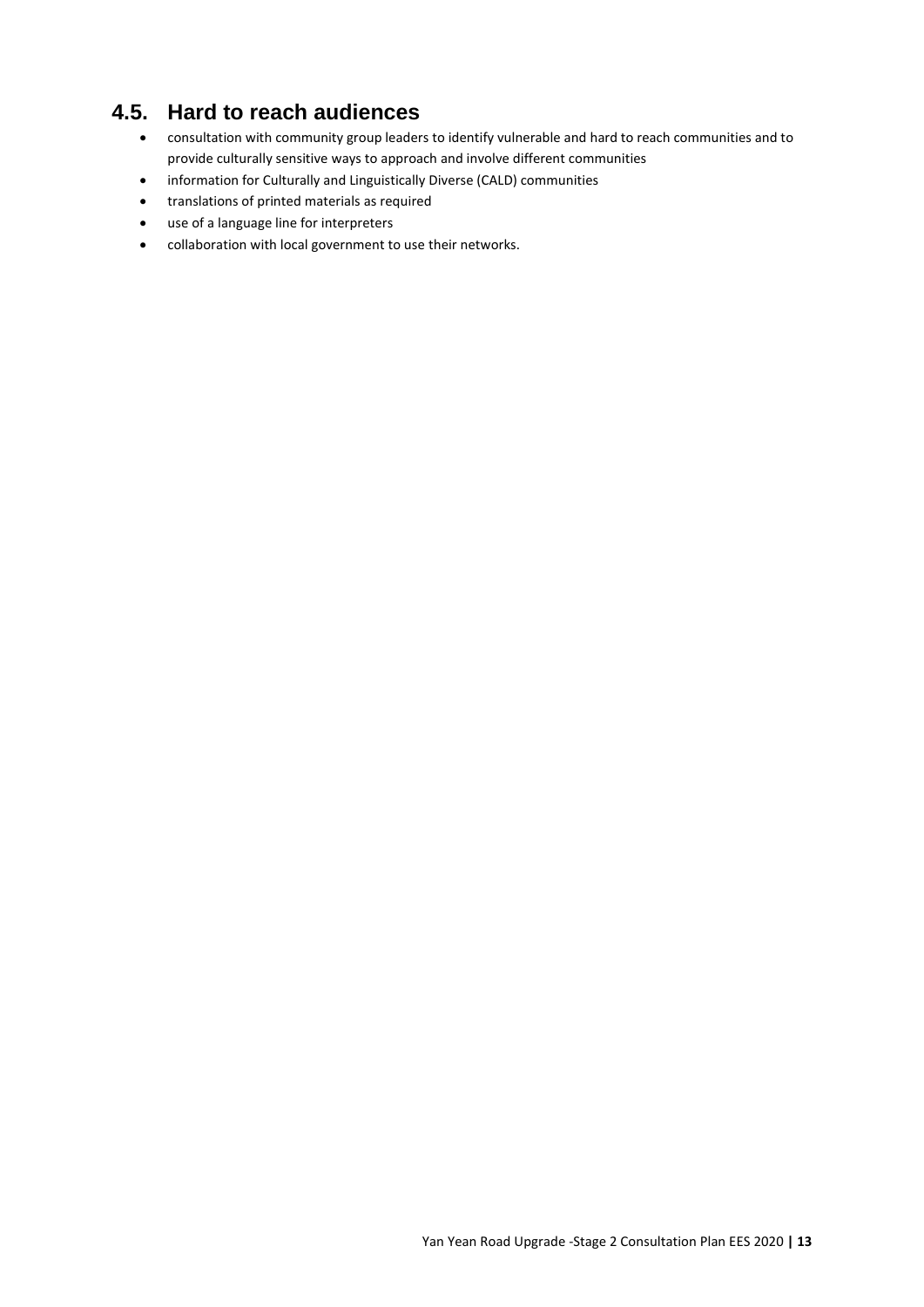# **5. Working with the community**

# **5.1. What we've done: pre EES engagement summary**

### **5.1.1. 2018 proposed design**

Consultation with local government, communities and special interest groups was undertaken from December 2017 - May 2018. Its purpose was to:

- provide information about the scope of the Project
- seek feedback on the concept road design
- gather information about what was important to all stakeholders.

A summary of activities is indicated below.

| <b>Activity</b>                                                            | <b>Description</b>                                                                                                                                                                                                                                                                                                                                                                                                                                           |  |  |
|----------------------------------------------------------------------------|--------------------------------------------------------------------------------------------------------------------------------------------------------------------------------------------------------------------------------------------------------------------------------------------------------------------------------------------------------------------------------------------------------------------------------------------------------------|--|--|
| <b>Electronic Direct Mail</b><br>(eDM) - 911<br>subscribers                | eDM #1 Invite to the community drop-in sessions.<br>1.<br>eDM #2 Thank you for attending the sessions and directing community to provide<br>2.<br>feedback on the design on the engage VicRoads web page                                                                                                                                                                                                                                                     |  |  |
| <b>Meetings with key</b><br>stakeholders and<br>special interest<br>groups | Meetings and project briefings provided input from key stakeholders including local<br>$\bullet$<br>government, various government departments and agencies, resident groups,<br>businesses and special interest groups.<br>discussed Project plans with the Community Reference Group<br>$\bullet$                                                                                                                                                          |  |  |
| <b>Telephone enquiries</b>                                                 | Public enquiries received on the project community information line.                                                                                                                                                                                                                                                                                                                                                                                         |  |  |
| <b>Email enquiries</b>                                                     | Emails from the public asking questions or providing feedback, which all received individual<br>responses from the project team.                                                                                                                                                                                                                                                                                                                             |  |  |
| <b>Project website</b>                                                     | Web page content:<br>Project overview and benefits<br>$\bullet$<br>preliminary reference design<br>project overview fact sheet<br>managing the environment fact sheet<br>proposed access changes fact sheet<br>access changes map and 5 cross sections<br>Website was regularly updated with information.                                                                                                                                                    |  |  |
| Post card mail drop                                                        | sent a letter to people who may be directly affected by the upgrade, explaining how the<br>$\bullet$<br>proposed design may change how they access their homes (within 2km of alignment)<br>invited 4,600 people who live in the project area by mail to our drop-in community<br>$\bullet$<br>information sessions<br>sent those same 4,600 people a reply-paid feedback form. 39 people sent feedback<br>$\bullet$<br>forms to us via reply paid envelope. |  |  |
| <b>Online feedback</b><br>forms                                            | The proposed designs were uploaded onto engageVicRoads, and feedback forms were<br>provided online to seek community feedback and comment on arterial road design.<br>120 completed feedback surveys submitted online                                                                                                                                                                                                                                        |  |  |
| Community<br>information sessions                                          | Hosted community information sessions at Plenty Valley Christian College and Yarrambat<br>Primary School to display the concept road design and access to the project team to answer<br>questions.<br>180 people attended the drop-in community information sessions<br>٠<br>55 people who attended a community information session submitted a feedback form.<br>٠                                                                                          |  |  |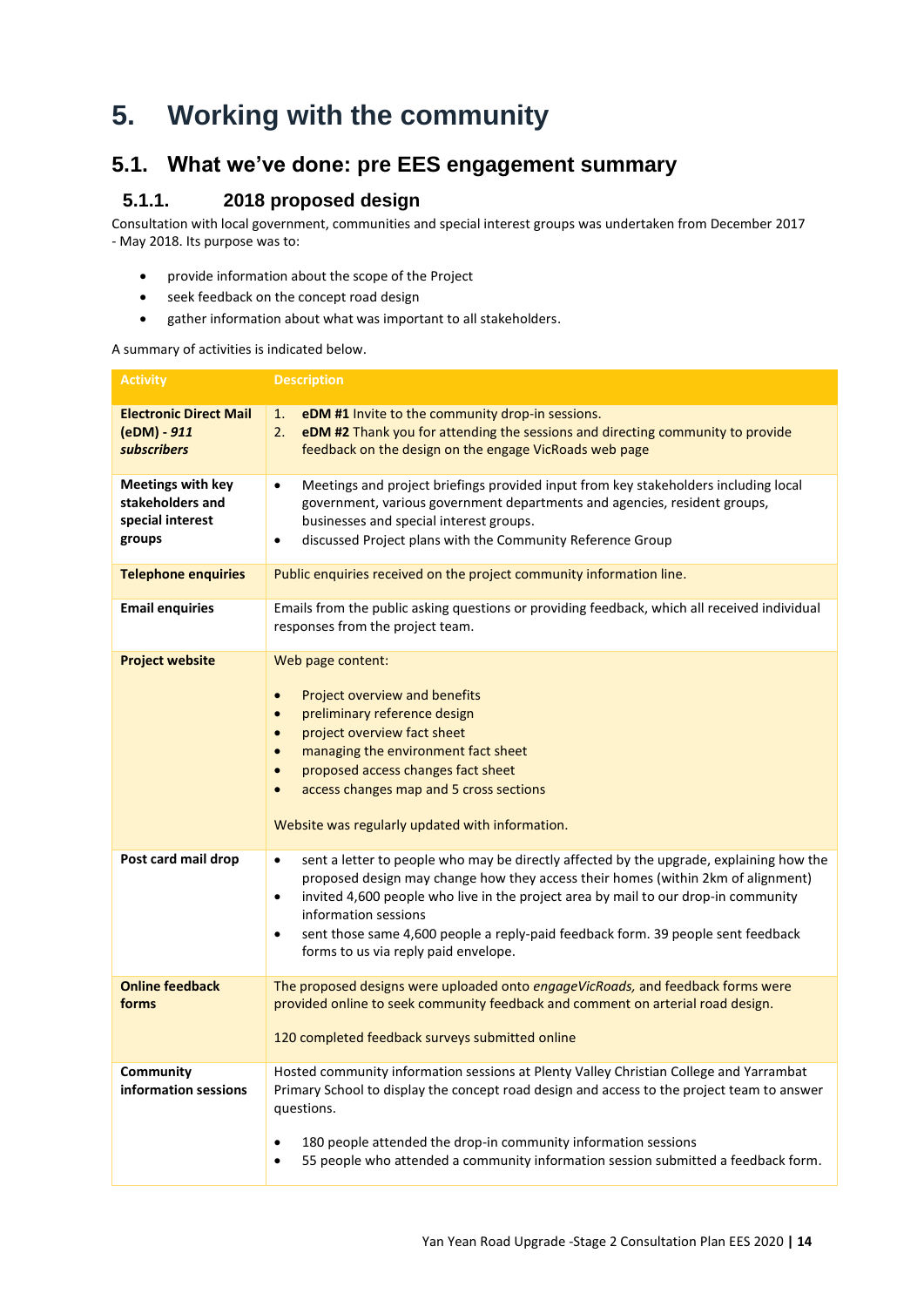| <b>Activity</b>                                      | <b>Description</b>                                                                                                                                                                                                                                                                                                                                                                                                                                                                                                                                                                                                                                                                                                                                                                                                                                                                                                                                                                                                                                                                                                                                                                                                                                              |
|------------------------------------------------------|-----------------------------------------------------------------------------------------------------------------------------------------------------------------------------------------------------------------------------------------------------------------------------------------------------------------------------------------------------------------------------------------------------------------------------------------------------------------------------------------------------------------------------------------------------------------------------------------------------------------------------------------------------------------------------------------------------------------------------------------------------------------------------------------------------------------------------------------------------------------------------------------------------------------------------------------------------------------------------------------------------------------------------------------------------------------------------------------------------------------------------------------------------------------------------------------------------------------------------------------------------------------|
| <b>Letters to potentially</b><br>impacted landowners | A letter was sent on 6 December 2017 by registered post to 135 properties either in<br>$\bullet$<br>vicinity of the works, affected by land acquisition or possibly affected by land<br>acquisition.<br>A further 8 follow up letters were sent to properties who did not reply to initial mail<br>$\bullet$<br>out.<br>250 letter sent informing potentially impacted residents of proposed access changes<br>$\bullet$<br>and advising U-turn opportunities, in advance of reference design public release.                                                                                                                                                                                                                                                                                                                                                                                                                                                                                                                                                                                                                                                                                                                                                   |
| <b>Face to face meetings</b>                         | Landowners (x63)<br>Individual landowner meetings for properties affected by land acquisition because of<br>٠<br>the proposed Public Acquisition Overlay (PAO).<br>Contact has since been made with all directly impacted properties.<br>$\bullet$<br>Schools (x2)<br>The project team has been in consultation with Yarrambat Primary School and Plenty<br>٠<br>Valley Christian College to discuss the proposed design, impact on the school<br>property (including any land acquisition) and any disruptions because of the<br>proposed works.<br><b>Service Providers</b><br>Several service providers including Yarra Valley Water, Telstra and AusNet have been<br>٠<br>contacted to discuss services with exist in vicinity of directly within the proposed<br>right of way. These discussions included the early relocation of services,<br>procurement and timing of such works to minimise disruption to the public and to<br>work collaboratively.<br>Councils (x2)<br>Both Nillumbik and Whittlesea Councils have been involved throughout the planning<br>$\bullet$<br>and land acquisition process. They have provided information to the project team to<br>facilitate the planning and design process and have been kept informed of the design |
| <b>Community Reference</b>                           | features as it progresses.<br>A Community Reference Group (CRG) was established in March 2018.<br>$\bullet$                                                                                                                                                                                                                                                                                                                                                                                                                                                                                                                                                                                                                                                                                                                                                                                                                                                                                                                                                                                                                                                                                                                                                     |
| $Group-8$ members                                    | Meetings will continue bi-monthly as the project progresses. The CRG will provide<br>$\bullet$<br>input and challenge the project team to develop better solutions over a range of<br>disciplines including environmental, social and road design.                                                                                                                                                                                                                                                                                                                                                                                                                                                                                                                                                                                                                                                                                                                                                                                                                                                                                                                                                                                                              |
| <b>Impacted businesses</b>                           | All directly impacted businesses have been given project information regarding<br>$\bullet$<br>proposed disruptions, expected timelines and compensation process.                                                                                                                                                                                                                                                                                                                                                                                                                                                                                                                                                                                                                                                                                                                                                                                                                                                                                                                                                                                                                                                                                               |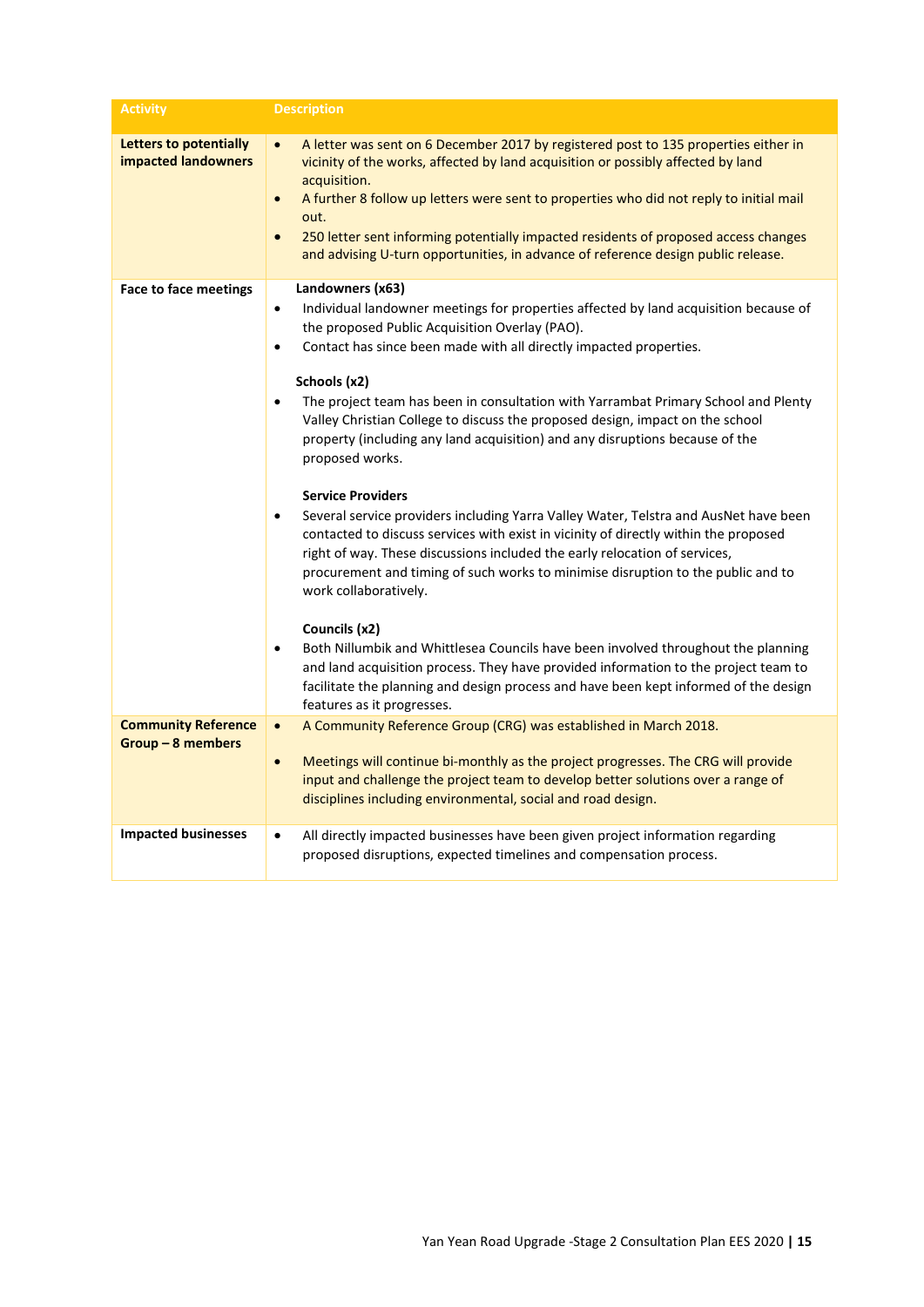# **5.2. What we've heard**

One hundred and sixteen hard copy feedback forms were received during April and May 2018.

### **Environment**

- Trees are a large part of why we live here and we want to keep the green feel of the area.
- The two River Red Gum trees are important to us and the amenity of the area.
- We'd like you to take measures to preserve and enhance the natural environment.
- We understand the need to remove some trees for safety reasons.

### **Local access changes**

- Safe and easy access to local sporting facilities and clubs is important to us.
- The proposed access arrangements will change driveway access to some local streets off Yan Yean Road.

### **Safety**

- We support the road widening from a safety and traffic flow perspective.
- Safety of the bus stops along Yan Yean Road is important to us.
- We're pleased about the plans for walking and cycling paths along the road.
- Despite changing the way we access some roads, we understand how the centre median barrier will make it safer to drive through the area.

### **Traffic congestion**

- There needs to be a better drop-off area at school pick-up and drop-off times.
- The area is currently congested, and there is the support for the upgrade to lessen travel times

As part of the exhibition of the draft Scoping Requirements, seventy-six submissions were made to DELWP. Of the 76 submissions, 62 referred to the two river red gum trees on the corner of Yan Yean and Doctors Gully Road. Other submissions were about:

- • the loss of total trees along the alignment, including ecosystem concerns
- • protection of wildlife and wildlife corridor
- • the protection for the culturally significant post office on the corner of Doctors Gully/Yan Yean roads
- • justification around traffic volumes and need for the duplication.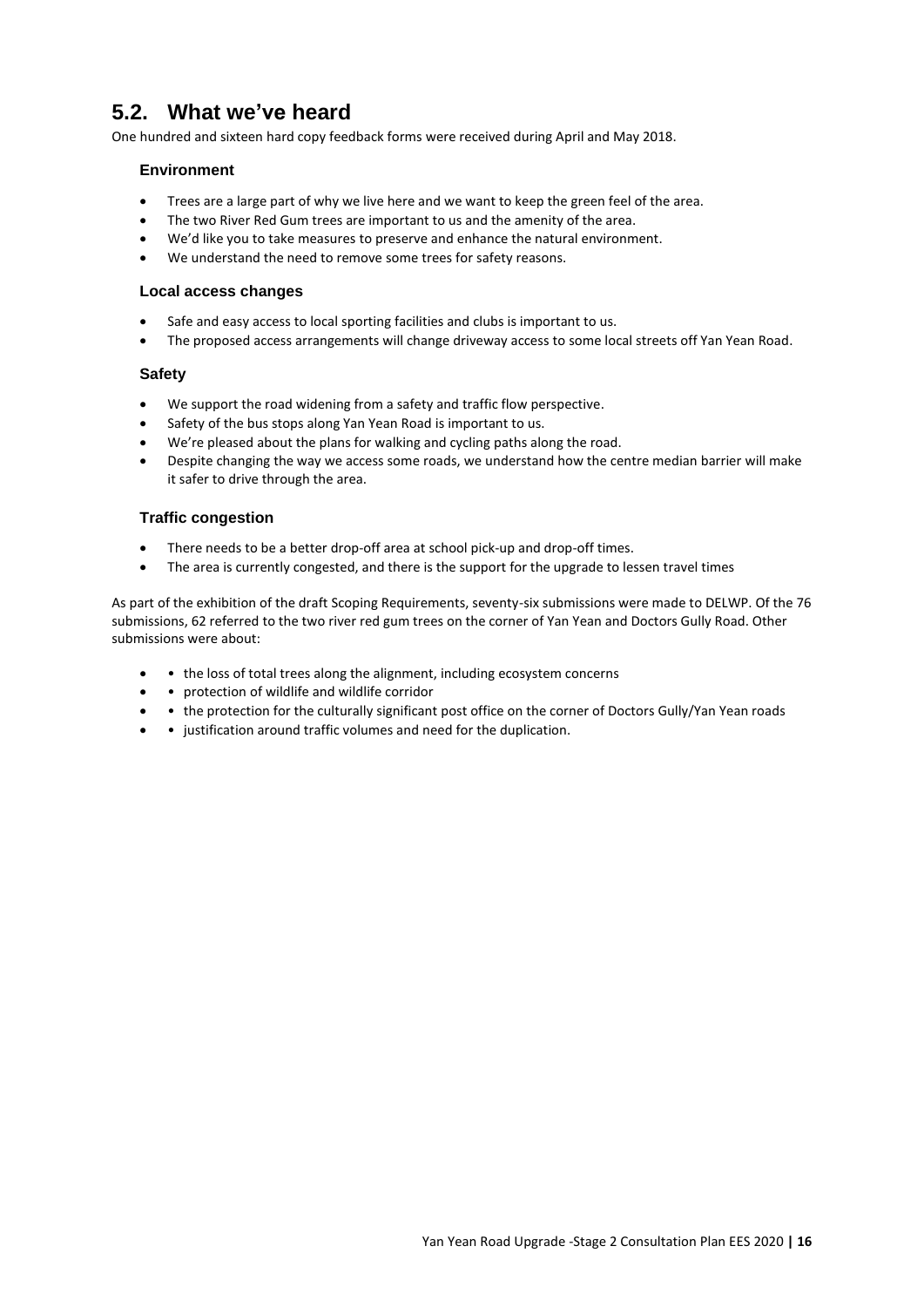# **5.3. What we'll continue to do: EES engagement**

The EES planning and engagement program will continue through the Project's design and delivery timelines and will require regular, open communications about the Project and the process for providing feedback. An overview of engagement phases and indicative dates is shown below. Specific implementation plans will be developed as required to support the delivery of the engagement program. Note, these dates have changed as we have continued to progress with the EES.

| <b>Date</b>                       | <b>Status</b> | <b>EES milestone</b>                                        | <b>Engagement purpose</b>                                                                                                                                                                                                          | MRPV to lead engagement activity                                                                                                                                                                                                                                                                                                                                     | <b>DELWP</b> to lead                                                                                                              |
|-----------------------------------|---------------|-------------------------------------------------------------|------------------------------------------------------------------------------------------------------------------------------------------------------------------------------------------------------------------------------------|----------------------------------------------------------------------------------------------------------------------------------------------------------------------------------------------------------------------------------------------------------------------------------------------------------------------------------------------------------------------|-----------------------------------------------------------------------------------------------------------------------------------|
| Oct<br>2018                       | Complete      | <b>EES</b><br>announcement                                  | VicRoads referral of the Project to:<br>Victorian Minster for Planning under the<br>$\bullet$<br>Environment Effects Act 1978 (Victorian).<br>Minister determined an EES is required                                               |                                                                                                                                                                                                                                                                                                                                                                      | DELWP establishes<br>$\bullet$<br>project page on<br>planning.vic.gov.au                                                          |
| Dec<br>2018                       | Complete      | Establish the<br><b>TRG</b>                                 | Ensure key stakeholders are involved in the<br>$\bullet$<br>development of the EES<br>Meet the requirements of the EES process.<br>$\bullet$                                                                                       |                                                                                                                                                                                                                                                                                                                                                                      | Send letters of<br>$\bullet$<br>invitation to TRG                                                                                 |
| <b>Dec</b><br>2018                | Complete      | <b>EPBC Referral</b>                                        | Referral of the Project to Federal Minister for<br>$\bullet$<br>Environment (DoE) under the Environment<br>Protection and Biodiversity Conservation Act<br>1999 (EPBC Act) (Commonwealth).                                         |                                                                                                                                                                                                                                                                                                                                                                      |                                                                                                                                   |
| April<br>2019                     | Complete      | <b>EES</b> exhibit<br>draft scoping<br>requirements         | encourage feedback on draft scoping<br>$\bullet$<br>requirements<br>increase awareness of the Project, gather<br>local knowledge<br>identify issues, opportunities, and provide<br>$\bullet$<br>information about the EES process. | email to subscribers<br>$\bullet$<br>notification letters/community updates<br>$\bullet$<br>online survey<br>$\bullet$<br>website update<br>$\bullet$<br>meetings with Yan Yean Road Upgrade CRG.<br>$\bullet$                                                                                                                                                       | formal exhibition of<br>$\bullet$<br>draft scoping<br>requirements<br>advertisement in<br>national, metro and<br>local newspapers |
| June<br>2019                      | Complete      | <b>EES</b> final<br>scoping<br>requirements<br>announcement | determine community knowledge and<br>$\bullet$<br>understanding of project scope, EES process<br>and understand key concerns for locals.                                                                                           | website update and social media posts<br>$\bullet$<br>meetings with Yan Yean Road Upgrade CRG.<br>$\bullet$                                                                                                                                                                                                                                                          | publish scoping<br>$\bullet$<br>requirements<br>contact submitters and<br>advise of scoping<br>requirements                       |
| August-<br><b>October</b><br>2019 | Complete      | Inform<br>community<br>about EES<br>process                 | increase awareness of the Project<br>$\bullet$<br>provide information about the EES process.<br>$\bullet$                                                                                                                          | community group presentations as required<br>$\bullet$<br>meetings with impacted business owner / landowner as<br>$\bullet$<br>required<br>email to subscribers<br>$\bullet$<br>notification letters/community updates<br>$\bullet$<br>fact sheets on investigations<br>$\bullet$<br>website update and social media posts<br>$\bullet$<br>online Q&A's<br>$\bullet$ |                                                                                                                                   |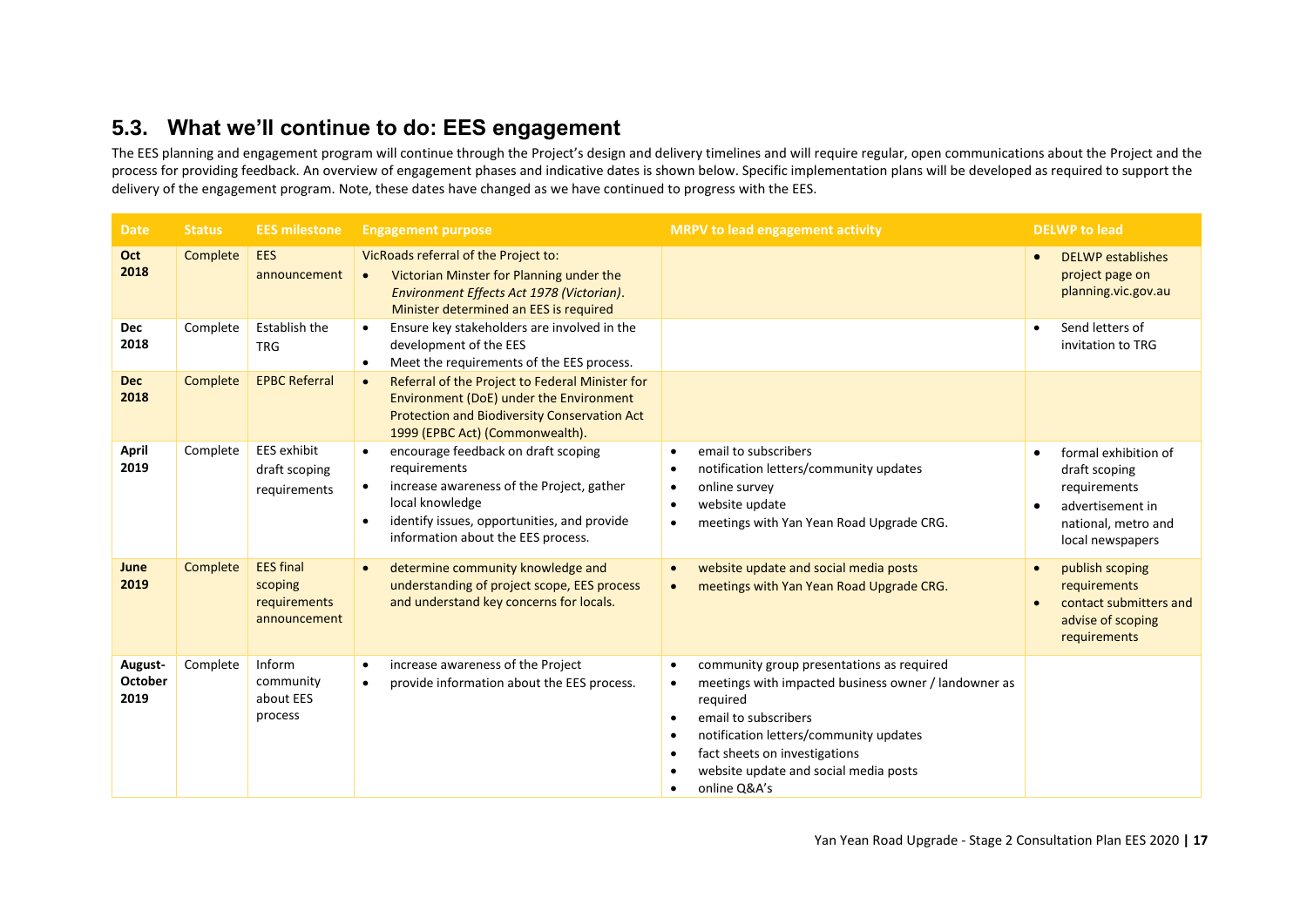| <b>Date</b>           | <b>Status</b> | <b>EES milestone</b>                                                     | <b>Engagement purpose</b>                                                                                                                                            | <b>MRPV to lead engagement activity</b>                                                                                                                                                                                                                                                                                                                                                                                                    | <b>DELWP</b> to lead                                                            |
|-----------------------|---------------|--------------------------------------------------------------------------|----------------------------------------------------------------------------------------------------------------------------------------------------------------------|--------------------------------------------------------------------------------------------------------------------------------------------------------------------------------------------------------------------------------------------------------------------------------------------------------------------------------------------------------------------------------------------------------------------------------------------|---------------------------------------------------------------------------------|
|                       |               |                                                                          |                                                                                                                                                                      | pop-ups at community events/local shopping centres<br>$\bullet$<br>meetings with Yan Yean Road Upgrade CRG<br>$\bullet$                                                                                                                                                                                                                                                                                                                    |                                                                                 |
| <b>May</b><br>2020*   | Current       | <b>Finalising the</b><br>design and<br>project area                      | consult on aspects of the design<br>$\bullet$<br>understand community sentiment on new<br>$\bullet$<br>design options<br>develop the landscape strategy<br>$\bullet$ | online engagement via the Engage Vic website<br>$\bullet$<br>including:<br>interactive maps<br>online webinars<br>survey<br>Q&A tool<br>online meetings with impacted business owner /<br>$\bullet$<br>landowner as required<br>email to subscribers<br>$\bullet$<br>notification letters / community updates<br>$\bullet$<br>website update and social media posts<br>$\bullet$                                                           |                                                                                 |
| August<br>2020        |               | EES and draft<br>planning<br>scheme<br>amendment<br>public<br>exhibition | promote public exhibition<br>$\bullet$<br>encouraging public review and feedback.<br>$\bullet$                                                                       | advertisement in national and local newspapers<br>$\bullet$<br>community group presentations, as required<br>$\bullet$<br>community information sessions<br>$\bullet$<br>email to subscribers<br>$\bullet$<br>notification letters/community updates<br>$\bullet$<br>social media posts<br>$\bullet$<br>website update<br>$\bullet$<br>meetings with impacted business owner / landowner as<br>$\bullet$<br>required<br>video<br>$\bullet$ | formal exhibition of<br>$\bullet$<br>EES and draft planning<br>scheme amendment |
| Late<br>2020-         |               | <b>EES inquiry (led</b><br>by Planning<br><b>Panels Victoria)</b>        | inform the community of the public inquiry,<br>$\bullet$<br>the process                                                                                              | email to subscribers<br>$\bullet$<br>social media posts<br>$\bullet$<br>website update<br>$\bullet$                                                                                                                                                                                                                                                                                                                                        |                                                                                 |
| Early-<br>mid<br>2021 |               | <b>EES process</b><br>complete                                           | promote the Minister for Planning's EES<br>$\bullet$<br>recommendations<br>draft planning scheme amendment<br>$\bullet$                                              | media articles in local newspapers<br>$\bullet$<br>community group presentations<br>$\bullet$<br>email to subscribers<br>$\bullet$<br>notification letters/community updates<br>$\bullet$<br>social media posts<br>$\bullet$<br>website update.<br>$\bullet$<br>meetings with impacted business owner / landowner as<br>$\bullet$<br>required                                                                                              | release the Minister's<br>$\bullet$<br>Assessment                               |

**\*Note face-to-face engagement has been substituted with online engagement due to COVID-19 restrictions.**

**It is important to note that engagement on the project will continue through the construction phase.**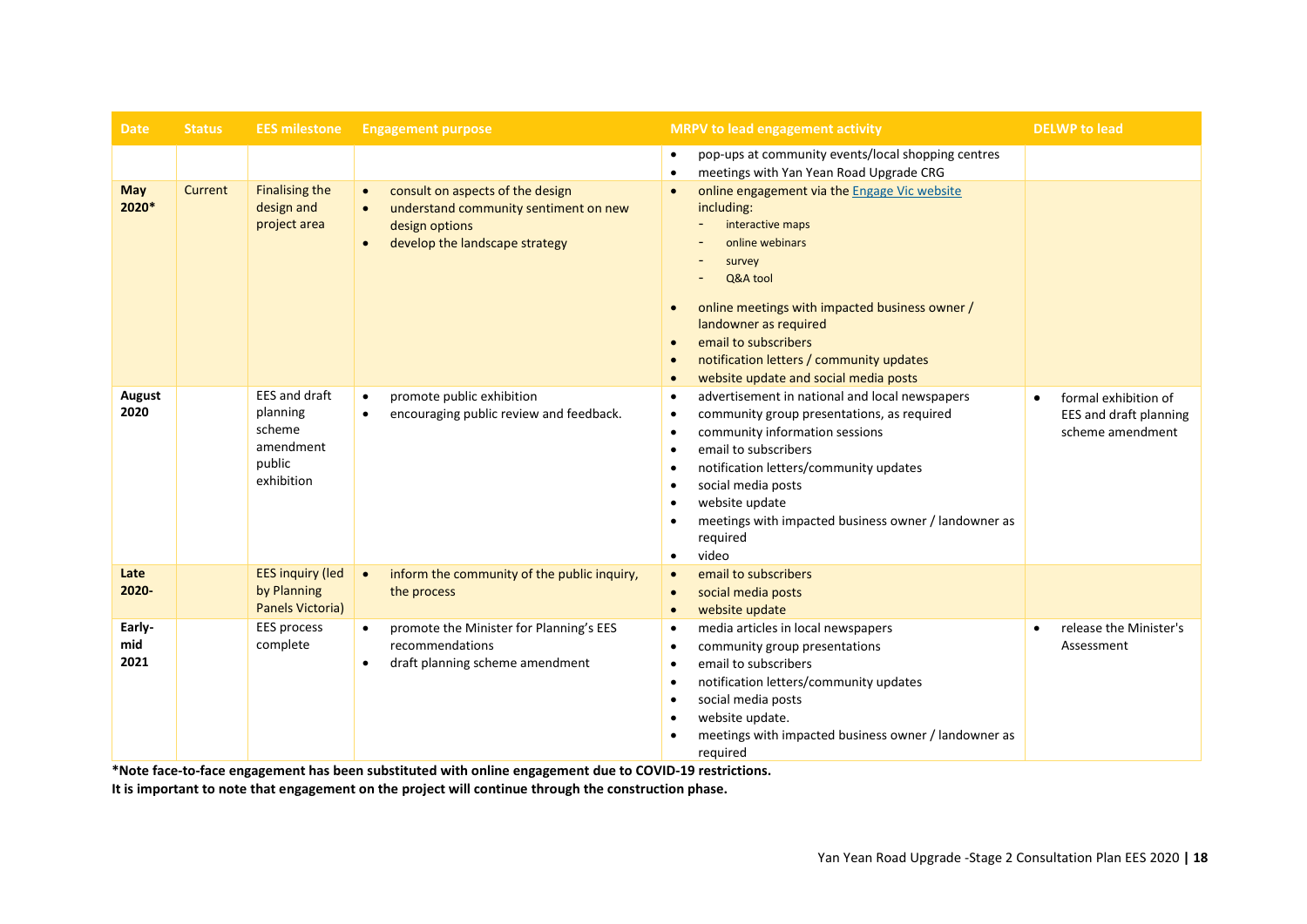# **6. Reporting, evaluation and continuous improvement**

This engagement plan will be continually monitored and updated to reflect themes emerging from engagement. This will ensure that consultation is tailored to address engagement opportunities and community preferences.

Market research and media monitoring will be undertaken to better understand project sentiment, highlight areas of importance, test messaging and effectiveness of the program.

The effectiveness of our communications and engagement will be monitored, measured and evaluated on an ongoing basis in the following ways:

- community understanding, level of awareness and sentiment of the Project and planning process captured through media monitoring and submissions
- participation in engagement processes and interaction with project during public engagement activities
- participation and desire for involvement demonstrated by subscribers to email updates, social media statistics and visits to project website
- feedback on the engagement approach and information as measured by the survey and anecdotally from activities and stakeholders
- reach into local communities from interest groups, Community Reference Group and local government support channels
- comments received during public engagement that can be used to support EES and design development.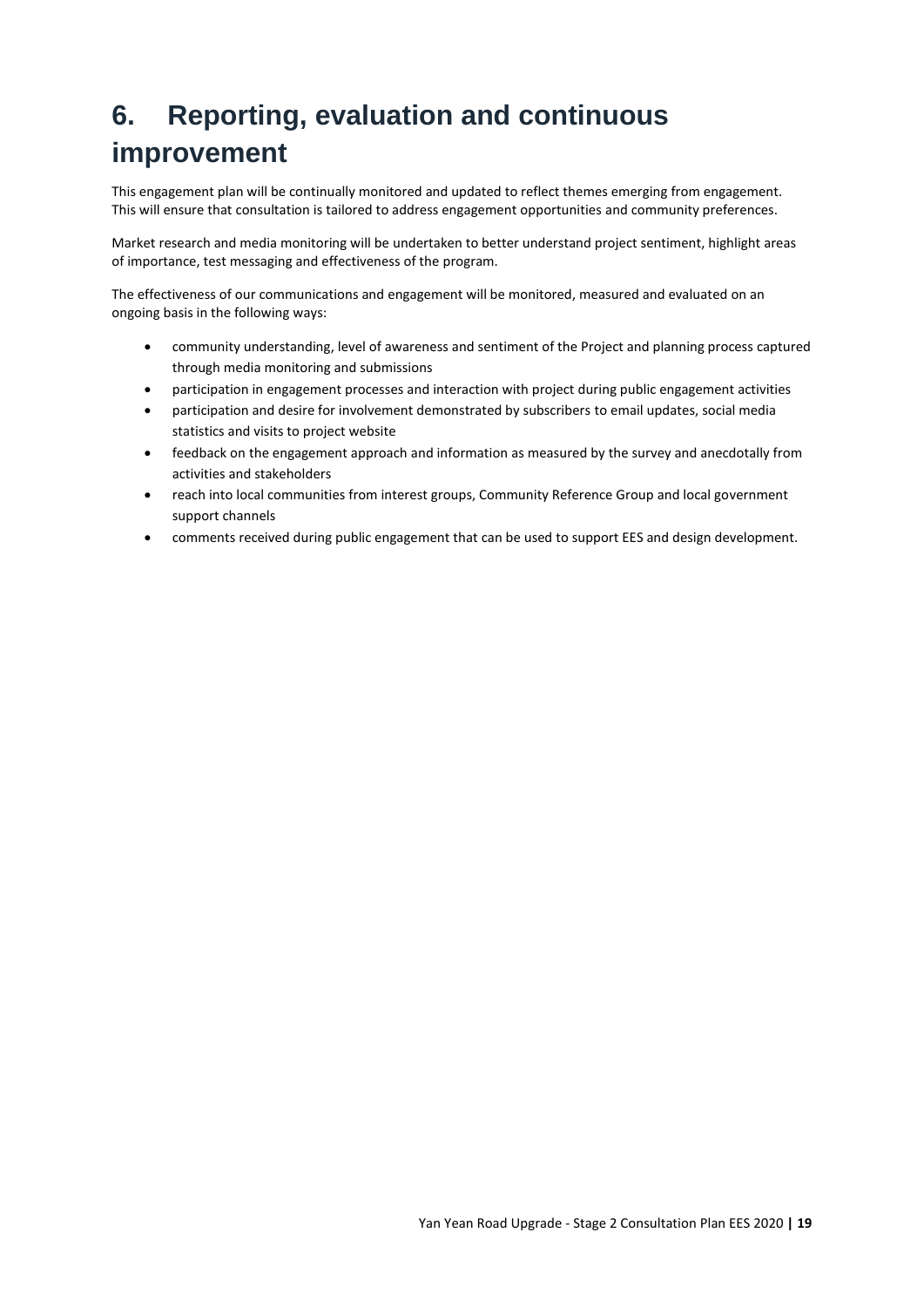# **7. Frequently asked questions**

### **What is an Environment Effects Statement (EES)?**

An Environment Effects Statement (EES) usually contains:

- A description of the proposed project
- A public and stakeholder consultation plan to be undertaken during the process, including key issues raised
- A description of the existing environment in the project area that may be affected
- A rigorous assessment of the environmental effects of the Project and proposed measures to avoid, minimise or manage these
- A program for monitoring and managing environmental effects during project implementation.

### **Why is an EES required for the Yan Yean Road Upgrade – Stage 2?**

The Victorian Minister for Planning determined an EES is required for the Project due to the potential for significant effects on biodiversity values as a result of the proposed removal of vegetation and trees, and the potential contribution to impacts other projects in the area may have had on the critically endangered Swift Parrot. The Swift Parrot is protected by the *Flora and Fauna Guarantee Act 1988* and the *Environment Protection and Biodiversity Conservation Act 1999*.

### **What is the process for an EES?**

The EES process looks at the potential environmental, social, cultural and economic impacts of a project and how they will be managed during the construction of the Project.

### **Is the EES taking into consideration the environmental impacts from Stage 1 of Yan Yean Road?**

MRPV is committed to minimising and avoiding, where possible, the impact to the environment. The EES process will ensure the contractor appropriately manages the environmental impact of the Project. The EES process will consider environmental impacts from Stage 1, as well as other projects in the area.

### **What is the outcome of the EES process, and can it stop the Project from going ahead?**

The final stage of the EES process is the Minister for Planning's assessment of potential environmental effects of the Project, and the process concludes with the Minister's recommendations about whether the environmental effects are acceptable, and whether the Project should be modified or subject to environmental mitigation or management measures.

The EES process is not an approval process itself, rather it enables statutory decision-makers, such as Ministers, local government and statutory authorities, to make decisions about whether or how a project with potentially significant environmental effects should proceed.

### **How do we get to have our say on the EES?**

Community feedback is an integral part of the EES process and MRPV will continue to find aspects of the Project that the community can provide feedback to influence some EES outcomes. The community will also be invited to review the EES documentation, which will include multiple specialist technical reports, assessing the potential impacts and proposed management measures. We encourage the community to provide formal feedback through the submission process.

Submissions can be made both online or in writing with details to be provided by DELWP at the commencement of public exhibition.

### **How long does the EES process go for?**

The EES process consists of approximately 10-12 months of investigations and then 6-8 months of exhibition and formal assessment. It is expected that the entire EES process will take approximately two years, with the conclusion of the process being the release of the final assessment from the Victorian Minister for Planning.